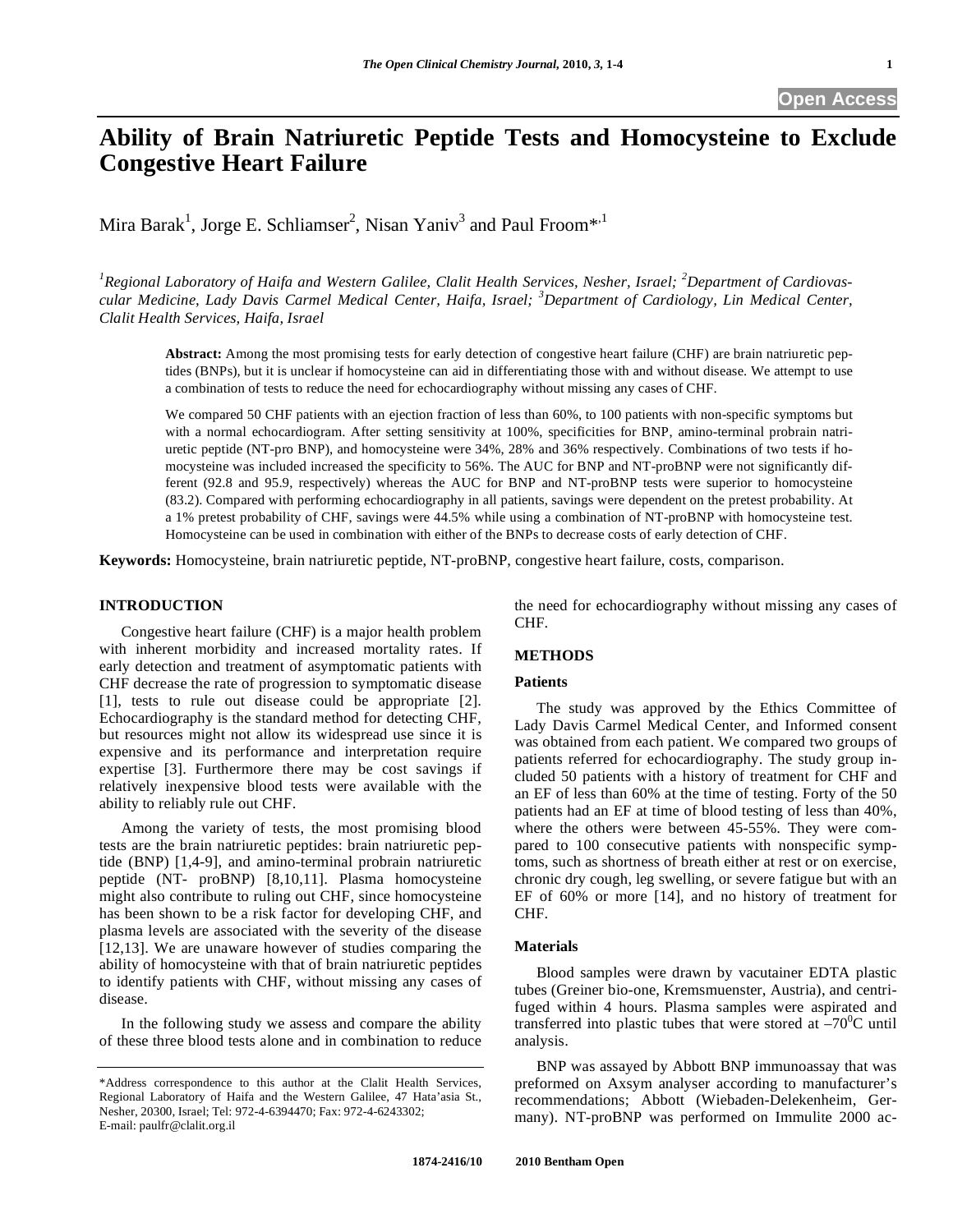cording to manufacturers instructions; DPC (Los Angele, CA).

 Homocysteine was detected by Abbott Homocysteine Fluorescence Polarization Immunoassay that was preformed on Axsym analyser according to manufacturer's recommendations; Abbott (Wiebaden-Delekenheim, Germany).

#### **Statistical Analysis**

 We used MedCalc (Version 11.1.1, MedCalc Software, Mariakerke, Belgium) for statistical analysis. Mean values of the various tests in the two groups were compared with a one sided t-test, a more sensitive method to detect significant differences in the expected direction. A p value of less than 0.05 was considered significant. Next, the cut off value for each test was determined by fixing the sensitivity at 100%. Given 100% sensitivity, we considered combinations of parallel tests to determine if specificity might be increased. Then we used the given specificities to calculate the possible cost savings that might be obtained without missing any patients with congestive heart failure. We assumed that an echocardiography costs 420 US\$ [15], BNP test 32 US\$ [15], NT pro-BNP test 20 US\$ [9], and homocysteine test 22 US\$ [16] and calculated costs at different pretest probabilities and savings comparing the use of blood tests with selective use of echocardiography to the use of echocardiography on all patients. We also compared the areas under the receiver operator curve (AUC) for the three tests in order to compare the overall ability of the tests to differentiate between those with and without CHF at all possible cut-off values.

# **RESULTS**

 Age was similar in the two groups, whereas for all the tests, mean values were significantly higher in the patients with CHF (Table **1**). After setting the cut-off value to give a 100% sensitivity, the specificities for BNP, NT-pro BNP, and homocysteine were 34%, 28% and 36% respectivity (Table **2**). Combinations of two tests if homocysteine was included increased the specificity to 56%, and with three tests 63%. The AUC for BNP and NT-proBNP were not significantly different (92.8, 95% confidence interval (CI) =87.4-96.4, and 95.9, 95% CI 91.3-98.4 respectively) whereas the AUC for BNP and NT-proBNP tests were superior to homocysteine, 83.2% (95% CI 76.2-88.8, p=0.026 and p=0.002 respectively). If we used a cutoff of EF<45% to define CHF, then the specificity of the NT-proBNP assay was increased from 28% to 84%, and the BNP assay from 34% to 83%, whereas the specificity for homocysteine was not improved.

 Savings were dependent on the pretest probability, with a savings of 44.5% using a combination of NT-proBNP and homocysteine tests at 1% pretest probability which decreased to 18% if the pretest probability was 50% (Table **3**). If the cost of echocardiography decreased to around 120\$, there would be no savings (calculation not shown).

## **DISCUSSION**

 We found that the specificity of homocysteine is comparable to the brain natriuretic peptides in identifying those without CHF after requiring 100% sensitivity. Our results are consistent with previous studies showing that homocysteine is a risk factor for CHF as well as being associated with

| Table 1.<br>Comparison of the Various Tests in those with and without Congestive Heart Failure |              |                 |                |                |  |  |
|------------------------------------------------------------------------------------------------|--------------|-----------------|----------------|----------------|--|--|
| Variables                                                                                      | <b>Units</b> | No CHF $N=100$  | CHF $N=50$     | <b>P</b> value |  |  |
| Age                                                                                            | years        | $67.9 \pm 1.1*$ | $68.7 \pm 1.6$ | 0.6913         |  |  |
| Homocysteine                                                                                   | $\mu$ mol/L  | $11.5 \pm 0.5$  | $18.5 \pm 0.7$ | < 0.001        |  |  |
|                                                                                                |              |                 |                |                |  |  |

 $\text{BNP}$   $\text{ng/L}$   $86\pm48$   $744\pm68$   $\leq 0.001$ NT pro BNP  $ng/L$   $155 \pm 261$   $3424.5 \pm 370$   $\sim$   $0.001$ 

**Table 1. Comparison of the Various Tests in those with and without Congestive Heart Failure**

\*Mean ± standard error.

| Table 2. |  |  | Comparing the Specificities in the Best Differentiating Tests Using a Cutoff of 100% Sensitivity |  |
|----------|--|--|--------------------------------------------------------------------------------------------------|--|
|          |  |  |                                                                                                  |  |

| <b>Test</b>                 | Specificity $(\%)$ N=100 | Specificity $(\% )$ 95% CI | <b>Cut-off Value</b> |
|-----------------------------|--------------------------|----------------------------|----------------------|
| <b>BNP</b>                  | 34                       | 24.8-44.2                  | $24.8$ ng/L          |
| NT-pro BNP                  | 28                       | 19.5-37.9                  | $34.4$ ng/L          |
| Homocysteine                | 36                       | 26.6-46.2                  | $9.61 \mu$ mol/L     |
| $NT-proBNP + BNP*$          | 44                       | 34.1-54.3                  |                      |
| BNP+ homocysteine           | 56                       | 45.7-65.9                  |                      |
| $NT-proBNP + homocysteine$  | 56                       | 45.7-65.9                  |                      |
| BNP+NT-proBNP+ homocysteine | 63                       | 52.8-72.4                  |                      |

\*Compared to other two combinations individually  $(p = 0.08)$ .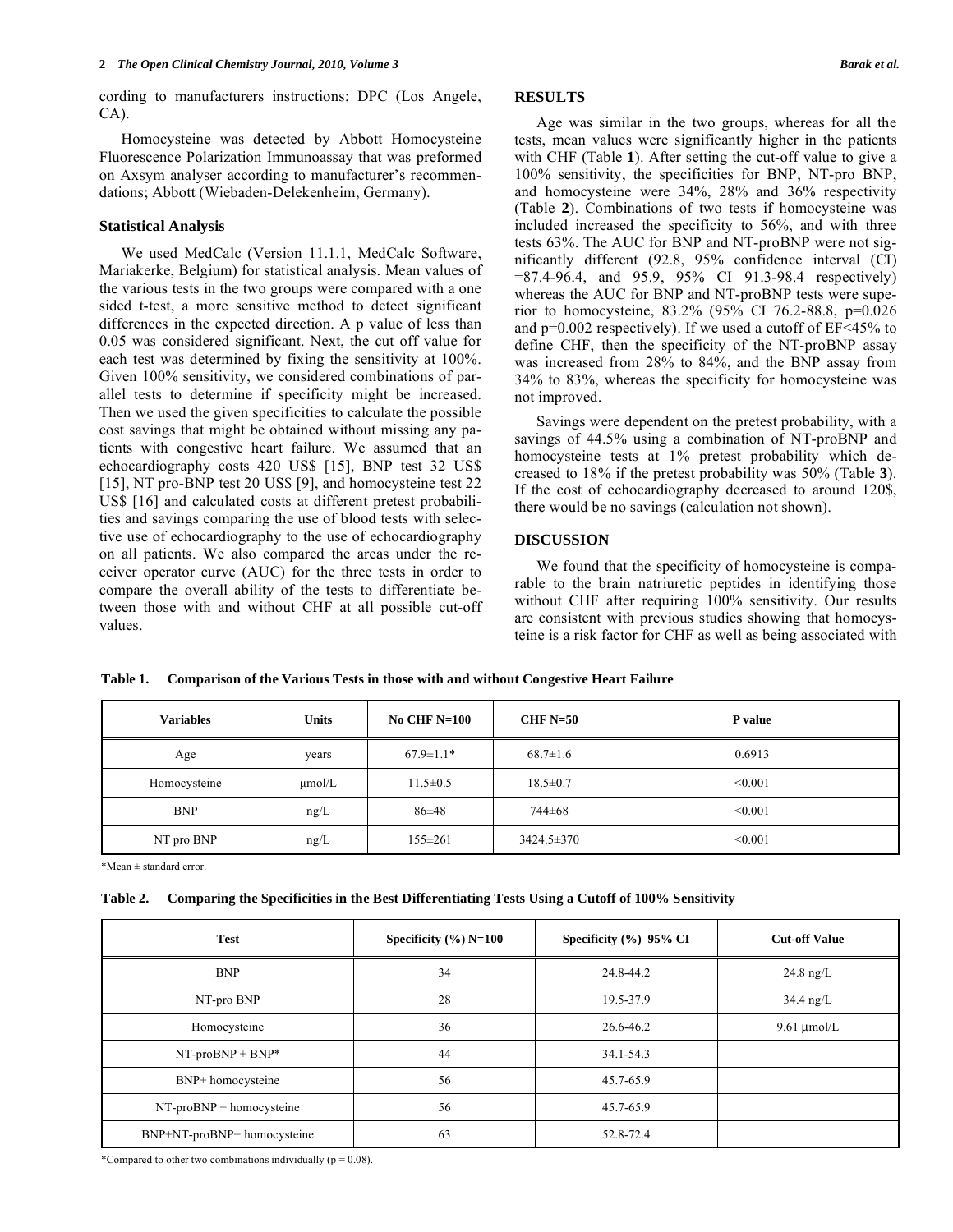| <b>Pretest</b> | <b>Tests</b>   | <b>Costs Times Number</b> | Echocardiogram<br><b>Total Number</b> | <b>Costs of</b><br>$\mathbf{Echo}^{\dagger}$ | <b>Total</b><br>Costs | Savings % |
|----------------|----------------|---------------------------|---------------------------------------|----------------------------------------------|-----------------------|-----------|
|                | $\bf{0}$       | $\bf{0}$                  | 200                                   | 84000                                        | 84000                 | $\bf{0}$  |
| $1\%$          | $1*$           | 22x200=4400               | $127+2=129^{\ddagger}$                | 54180                                        | 58580                 | 31.3%     |
|                | $\overline{2}$ | $42x200=8400$             | $87 + 2 = 89$                         | 37380                                        | 45780                 | 44.5%     |
|                | 3              | $74**x200=14800$          | $73 + 2 = 75$                         | 31500                                        | 46300                 | 43.9%     |
| $5\%$          |                | $22x200=4400$             | $122+10=132$                          | 55440                                        | 59840                 | 28.8%     |
|                | $\overline{2}$ | $42x200 = 8400$           | $84+10=94$                            | 39480                                        | 47880                 | 43.1%     |
|                | 3              | 74x200=14800              | $70+10=80$                            | 33600                                        | 48400                 | 42.4%     |
| 20%            | 1              | 22x200=4400               | $102+40=142$                          | 59640                                        | 64040                 | 23.8%     |
|                | $\overline{2}$ | $42x200 = 8400$           | $70+40=110$                           | 46200                                        | 54600                 | 35.5%     |
|                | 3              | 74x200=14800              | $59+40=99$                            | 41580                                        | 56380                 | 32.9%     |
| 50%            | 1              | 22x200=4400               | $63+100=163$                          | 68460                                        | 72860                 | 13.3%     |
|                | $\overline{2}$ | $42x200 = 8400$           | $44+100=144$                          | 60480                                        | 68880                 | 18.0%     |
|                | 3              | 74x200=14800              | $37+100=137$                          | 57540                                        | 72340                 | 13.9%     |

**Table 3. Cost Analysis for Diagnosing and Ruling Out Congestive Heart Failure with Various Combinations of Blood Tests and Echocardiograms (US Dollars)** 

\*Assuming specificities of 36% for one test (homocysteine), 56% for two tests (one of the brain natriuretic peptides and homocysteine), and 63% for three tests. †

Cost of blood tests in order of addition is 22\$ for homocysteine, 20\$ for NT- proBNP, and 32\$ for BNP = together 74\$. cost of echocardiogram = \$420. ‡

Number of echocardiograms is calculated by assuming that all patients with disease are positive by screening and therefore the number = the prevalence, whereas the number of tests for those without disease is dependent on the one minus the specificity (e.g. 200 X  $1\% = 2$ , and 1-0.36 times 198 (those without disease) = 127); thus the total number of echocardiographs here =  $127 + 2$  or 129.

the severity of the disease [12,13,17]. However it is not unexpected that the AUC for homocysteine although high (83%), was significantly less than that of the Brain natriuretic peptides, since levels are not specific and have been shown to correlate with serum folate, B12, and creatinine levels [18]. The cutoff level of 9.6 μmole/L for homocysteine is slightly lower than that suggested as the lower relative value for those with good vitamin status (12 μmole/L) [12].

 Our study is not directly comparable to most other studies that used EF cutoff values of 30-50% [4] to define CHF. We used a cutoff of less than 60% in order to insure that patients with mild congestive heart failure were not included in the control group. This would be likely to decrease specificity of the tests. In fact if we used a cutoff of EF<45% to define CHF, then the specificity of our NT-proBNP assay increased from 28% to 84%, the BNP from 34% to 83%. At 100% sensitivity other studies found variable BNP specificities of around 30% [7], close to zero [6], 40%[8] and 19.6%[15], whereas for NT-proBNP a specificity of around 70% was found in one study [8] and 61% in another [19]. The variable results are probably due to patient selection and might also be due to differences in the various BNP assays [20]. Nevertheless our cutoff value for BNP of 24.8 ng/L is similar to that of other studies using different BNP assays and definitions of normal cardiac function [7,19], but would have increased to 71 ng/L if CHF was defined as an EF of less than 45%. For NT-proBNP a cutoff value of 358 ng/L was reported in one study [19] whereas we found a very low value of 34.4 that increased to 185 if abnormal cardiac function was defined as less than 45%. Further studies with large numbers of patients are clearly needed to more precisely define appropriate cutoff values.

 We also found that a combination of NT-proBNP with homocysteine can lead to 44.5% savings compared to doing echocardiography in all patients with a pretest prevalence of 1%, but savings decrease with increased pretest prevalence. There would be no savings if echocardiography with a cost of 120\$ per test was widely available.

 Our results should be interpreted with caution. Methodological differences might lead to different results. Furthermore our selection of patients with CHF might represent a spectrum bias with 80% having an EF of less than 40%. Specificity might be lower if more patients with EFs of between 40-60% are included. Still our results may be relevant to clinical practice since an EF of less than 40% is often used to determine when it is appropriate to treat asymptomatic patients in order to prevent progression to symptomatic CHF [1]. Finally the Israeli population eats a Mediterranean diet rich in vitamins and extrapolation to other populations with different diets might not be warranted with regards to homocysteine.

 There is no consensus on recommending screening of asymptomatic populations or case finding in those with nonspecific symptoms. Randomized controlled trials are needed to determine if there is decreased morbidity and/or mortality in those found with CHF treated earlier than in the control group. Our study suggests that plasma homocysteine should